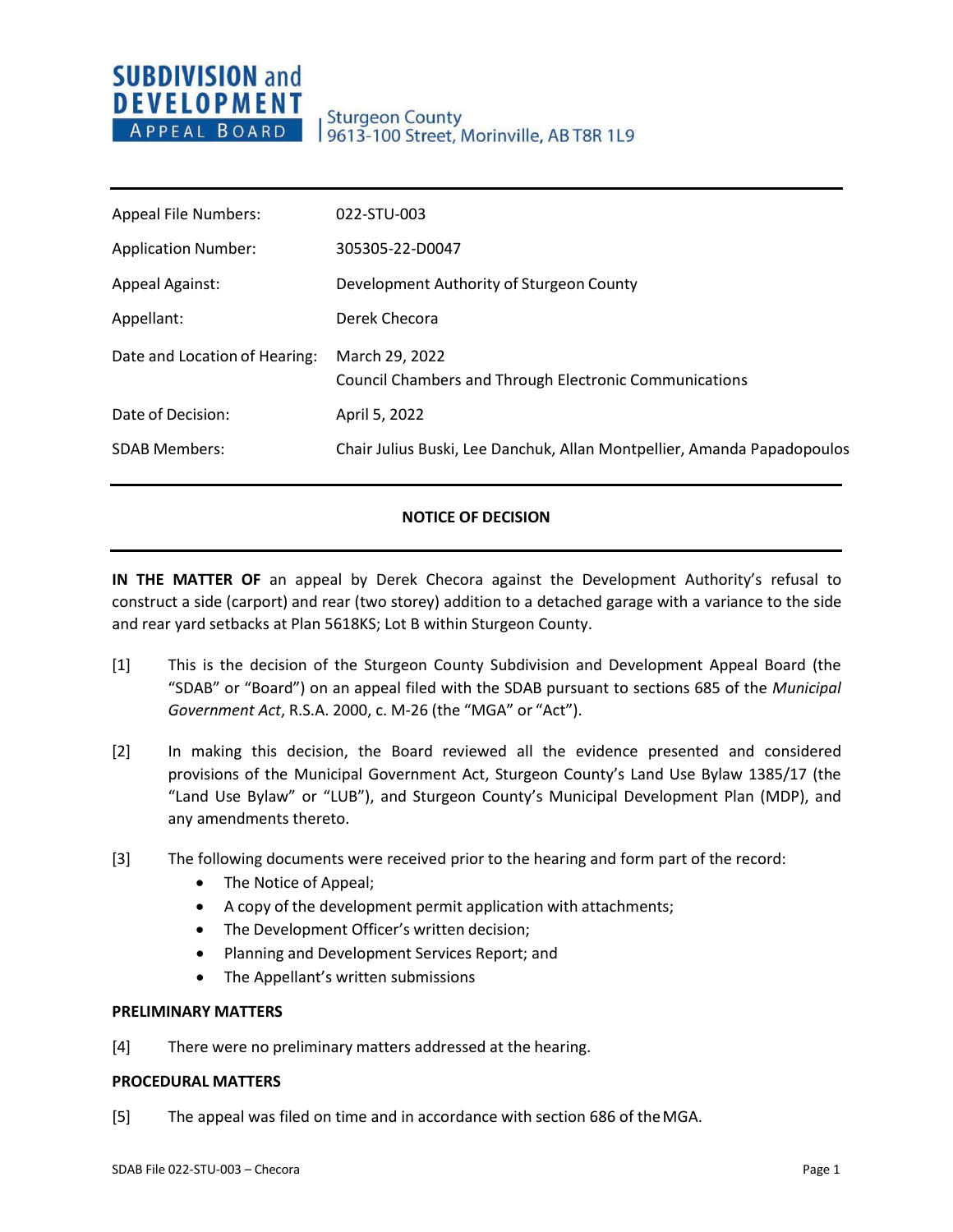- [6] There were no objections to the proposed hearing process as outlined by the Chair.
- [7] There were no objections to the composition of the Board hearing the appeal.
- [8] The Board is satisfied that it has jurisdiction to deal with this matter.

#### **ISSUES**

- [9] The Appellant raised the following grounds of appeal:
	- The project is not viable if the sizes are reduced to meet the setbacks. The cistern and septic field are on opposite sides of the existing garage, and it is not possible to extend in that direction.

#### **RECOMMENDATION OF THE DEVELOPMENT AUTHORITY**

Carla Williams, representative for the Development Authority, provided a presentation which outlined the Development Authority's refusal of development permit application 305305-22-D0347. In summary:

- 1. The property is in the R1 Country Residential District. The parcel is 0.33 hectares (0.83 acres) in area developed with a single detached dwelling and detached garage.
- 2. The proposed development meets the Land Use Bylaw regulations with respect to parcel coverage and height.
- 3. Section 2.8.4(ii) of the Land Use Bylaw states, in exercising discretion under subsection 2.8.2, the Development Authority shall consider the general purpose and intent of the district. A variance from the provisions of the Bylaw shall not be granted when the variance will knowingly cause a building not to comply with the Safety Codes Act. In this regard, the Safety Codes Officer reviewed the application and confirmed the building can be constructed 0.47 metres from the property line if the building construction meets minimum building code requirements. The addition would require additional fire protection to include a layer of 5/8" type x drywall on the interior and noncombustible cladding along the property line adjacent to a residential property (east property line). The carport addition would not require additional drywall and cladding along the south property line and it is adjacent to a lane.
- 4. There are mature trees along the property boundary which provide screening from the neighbouring dwellings. However, construction of the additions may require removal of some of the trees. The applicant contacted the neighbours regarding the proposed development and received support from the property owners to the north and directly to the east.
- 5. The existing septic field limits development to the north of the existing garage. The existing building has a mezzanine at the back and the 2-storey addition would be an extension of this mezzanine.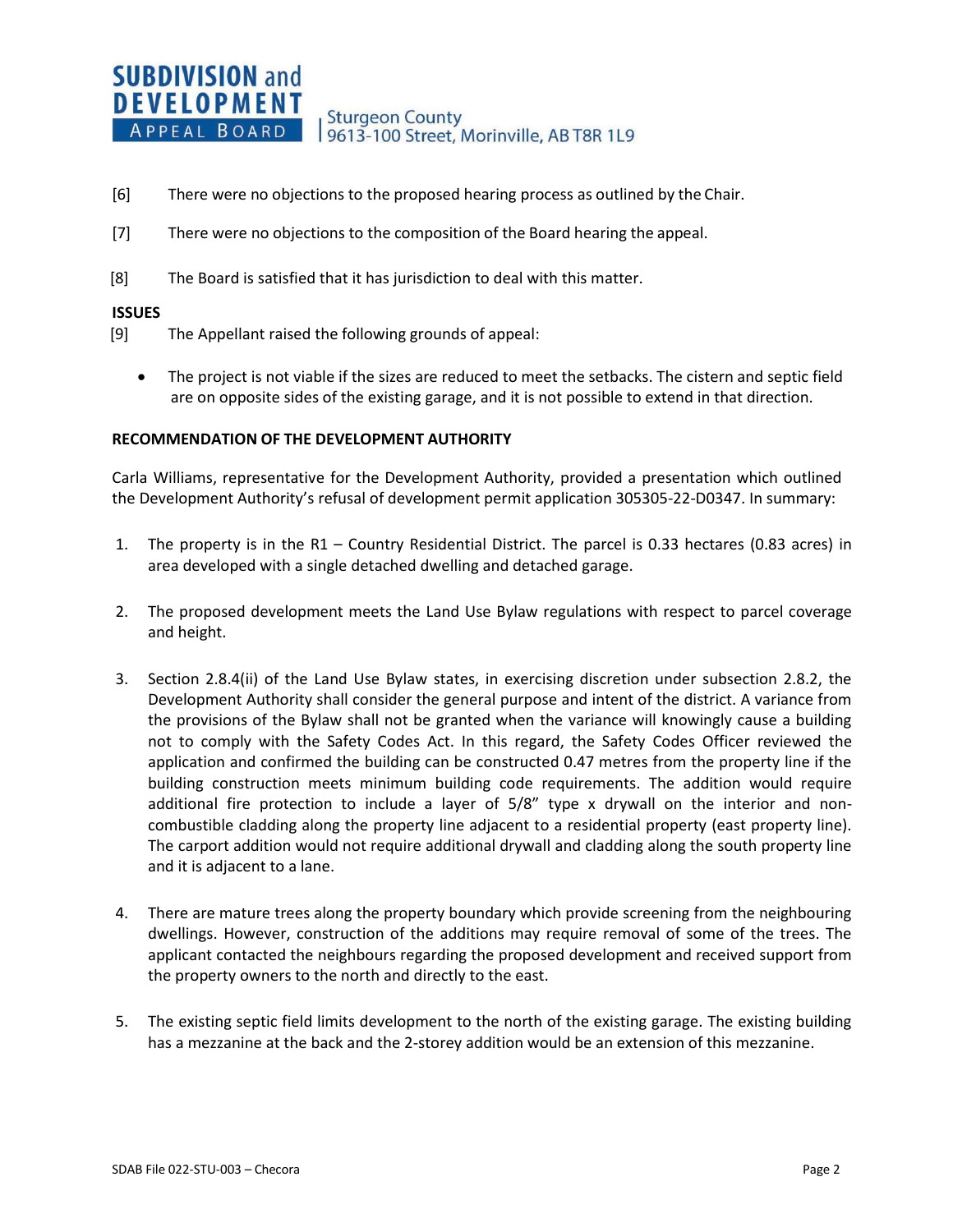- 6. The proposed additions do not meet the Bylaw requirements with respect to the minimum side and rear yard setback.
	- a) Pursuant to section 12.1.4 of the Land Use Bylaw, the minimum side yard setback for an accessory building is 3.0 metres within the R1 - Country Residential District.

Proposed side yard – 0.47 metres Variance requested – 2.53 metres or 84.3%

b) Pursuant to section 12.1.4 of the Land Use Bylaw, the minimum rear yard for an accessory building is 3.0 metres within the R1 - Country Residential District.

> Proposed rear yard – 0.47 metres Variance requested – 2.53 metres or 84.3%

c) The maximum percentage of variance that may be granted by the Development Authority in the R1 – Country Residential District is 40%. Section 2.8.6(b) of the Land Use Bylaw states that variances for the districts in excess than what is prescribed shall be refused by the Development Authority. The requested variances of 84.3% exceed the maximum percentage that may be granted.

#### **SUMMARY OF APPELLANT'S POSITION**

- [10] The garage is going to built on the far, right side of the property in the same location as the current shed and tents are that are being used for storage of tools and equipment.
- [11] To build according to the current setbacks, the project would not be viable as the space would be too small for a vehicle or dump trailer to fit.
- [12] Utilizing the existing structure will minimize the cost and constructing the garage extension is recommended for structural stability of the overall garage.
- [13] There is tree coverage on the east side of the property and long the side of the carport there is a dead end road that services only two residents.
- [14] The extension cannot be built on the north side of the property due to the placement of the cisterns.
- [15] The written support of surrounding neighbours has been provided.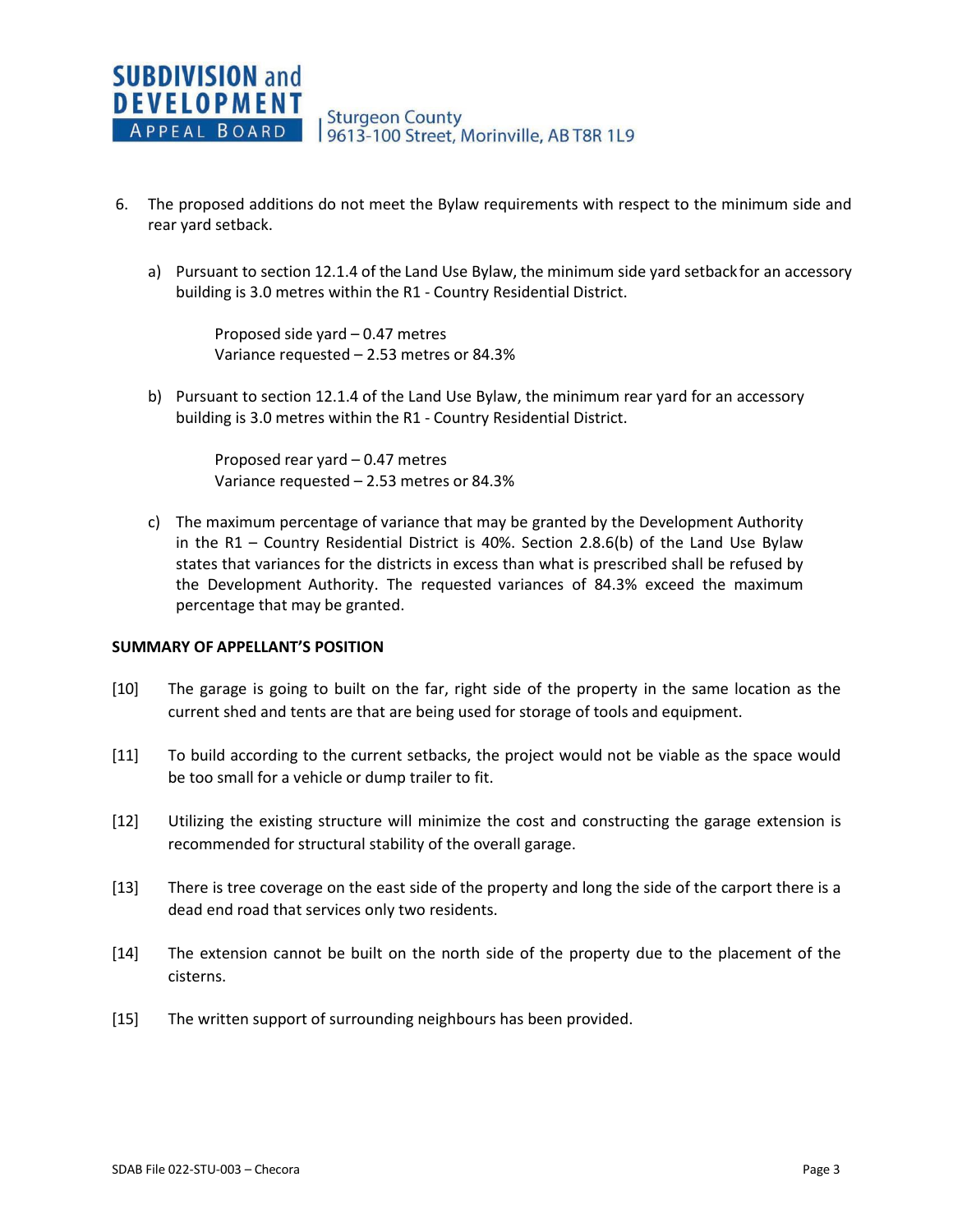Sturgeon County<br>| 9613-100 Street, Morinville, AB T8R 1L9

#### **DECISION OF THE BOARD**

- **[16] The Board GRANTS the appeal and REVOKES the decision of the Development Authority made on March 8, 2022, to refuse development permit application 305305-22-D0047, and approves the development permit with the following conditions:**
- 1. The proposed side and rear addition to the existing detached garage is approved to be constructed in accordance with the stamped approved site plan and construction drawings.

Approved side and rear yard setback - 0.47 metres Required side and rear yard setback – 3.0 metre Variance Granted – 2.53 metres or 84.3%

- 2. Prior to any construction occurring on site, a separate building permit shall be obtained and approved. An accessory building that is to be constructed less than 2.4 metres (7.9 feet) from a parcel line shall be subject to additional fire protection to the satisfaction of the County's contracted Safety Codes inspection service provider and in accordance with the Safety Codes Act.
- 3. The detached garage with side carport/storage and rear 2-storey addition shall not exceed 254 square metres (2,736 feet)in floor area and 7 metres(23 feet) in height.

Maximum floor area is 230 square meters(2,475 square feet) Variance Granted – 24 square metres (258 square feet) or 10%

- 4. The accessory building with new additions shall not be used as a dwelling.
- 5. The maximum parcel coverage shall not exceed 15%.
- 6. The accessory building shall not be used for purposes related to the operation of any commercial business and shall be used for personal use only.
- 7. The quality of the exterior treatment and design of the accessory building shall be compatible with other buildings in the vicinity. The exterior finish of the accessory building shall be completed within two years of the date of issuance of the development permit.
- 8. Drainage measures undertaken as part of a development shall not negatively impact adjacent parcels by way of flooding or inundation through the redirection of surface water. If the drainage of this development is found to affect adjacent parcels, all mitigating measures required to remedy the problem including drainage structures, drainage easements and retaining walls shall be at the sole expense of the landowner of the parcel where the mitigating measures are required.
- 9. Exterior storage of good and materials associated with this approval shall be kept in a clean and orderly manner at all times and shall be screened from roads and adjacent residential uses to the satisfaction of the Development Authority. Any excavation, storage or piling up of materials required during the construction stage shall have all necessary safety measures undertaken and the owner of such materials or excavation assumes full responsibility to ensure the situation does not prevail any longer than reasonably necessary to complete a particular stage of construction work. A garbage receptacle shall be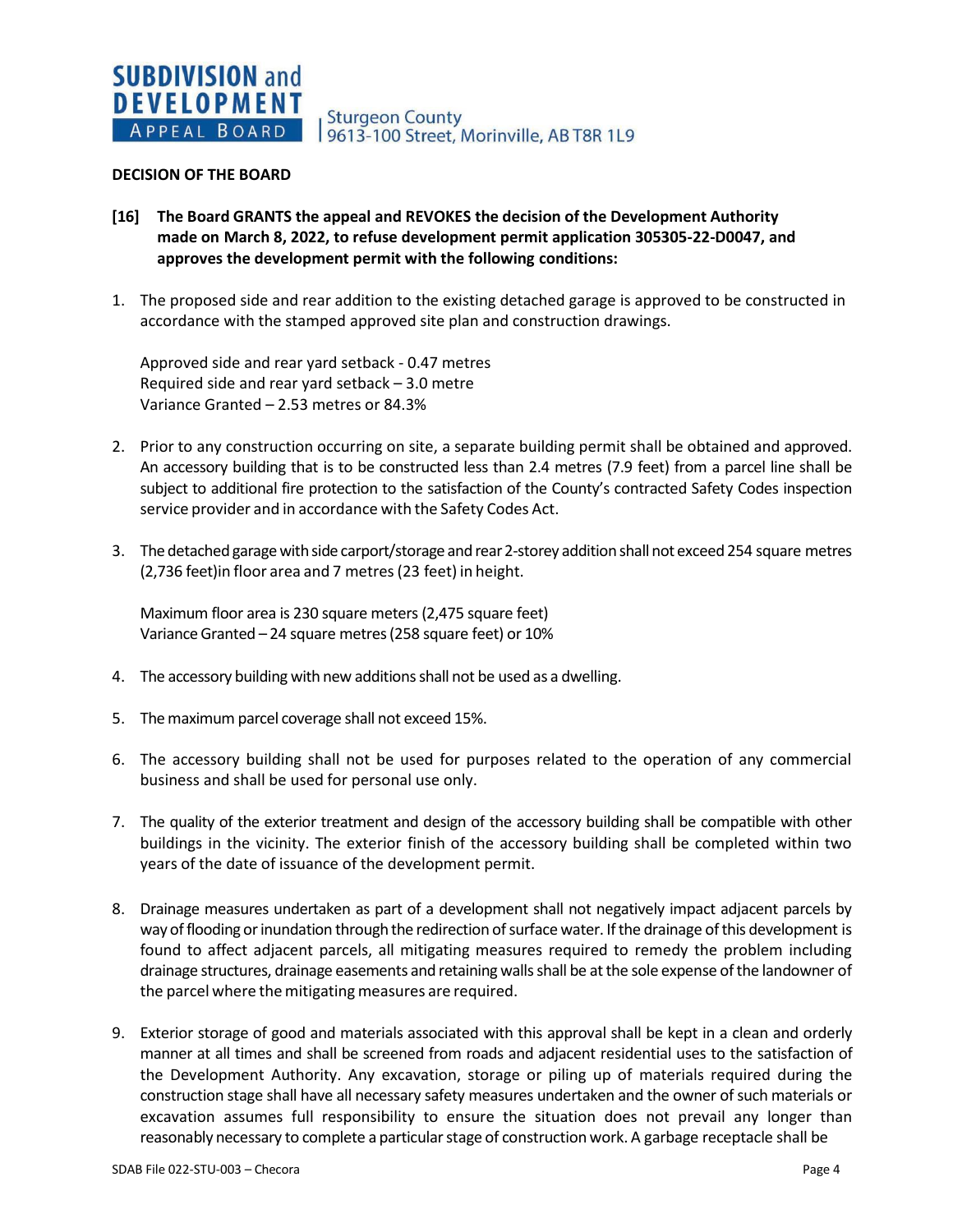#### **SUBDIVISION and DEVELOPMENT Sturgeon County** APPEAL BOARD 9613-100 Street, Morinville, AB T8R 1L9

placed on site during the construction stage and be removed upon completion.

10. If the development authorized by this permit is not commenced within 12 months from the date of its issuance, or is not carried out with reasonable diligence, the permit approval ceases and the permit is deemed to be void, unless an extension to this period has previously been granted by the Development Approving Authority.

## *Advisory Notes:*

- 1. Please be advised an approved building permit is required prior to any construction occurring on site. Construction occurring prior to the issuance of a building permit is subject to a double fee penalty.
- 2. Separate electrical, plumbing or gas permits are be obtained as required.
- 3. Please contact Alberta 1 Call at 1-800-242-3447 for utility locates at least two days prior to the commencement of construction. The development cannot encroach into or over a utility easement or right of way.
- 4. It is the responsibility of the developer to ensure that the applicant/landowner complies with any federal or provincial laws/legislation and that any required permits are obtained. All development will comply and be consistent with any license, permit, approval, authorization, regulation, or directive established by the Alberta Energy Regulator and Alberta Environment. The applicant/landowner must also comply with the conditions of any easement of covenant which affects the development.

## **REASONS FOR THE DECISION**

- [17] The Appellant's request is to construct a side carport and rear two storey addition to a detached garage with a variance to the side and rear yard setback. Section 12.1.4 of the Land Use Bylaw states that the minimum side yard setback for an accessory building in the R1 – Country Residential district is 3.0 metres and the minimum rear yard setback for an accessory building is 3.0 metres. The maximum amount of variance that may be granted by the Development Authority in the R1 – Country Residential district is 40%. Section 2.8.6(b) of the Land Use Bylaw states that variances for the districts in excess than what is prescribed shall be refused by the DevelopmentAuthority. The requested variance of 84.3% exceeds the maximum percentage that may be granted.
- [18] The Board received evidence from the Development Officer that the subject parcel meets the Bylaw regulations with respect to parcel coverage and height.
- [19] The Board finds that, in accordance with section 687(3)(d) of the *Municipal Government Act*, the Board may issue a development permit even though the proposed development does not comply with the Land Use Bylaw if, in the Board's opinion, the proposed development would not unduly interfere with the amenities of the neighbourhood or materially interfere with or affect the use, enjoyment or value of neighbouring parcels of land, and the proposed development conforms with the use prescribed for that land in the Land Use Bylaw.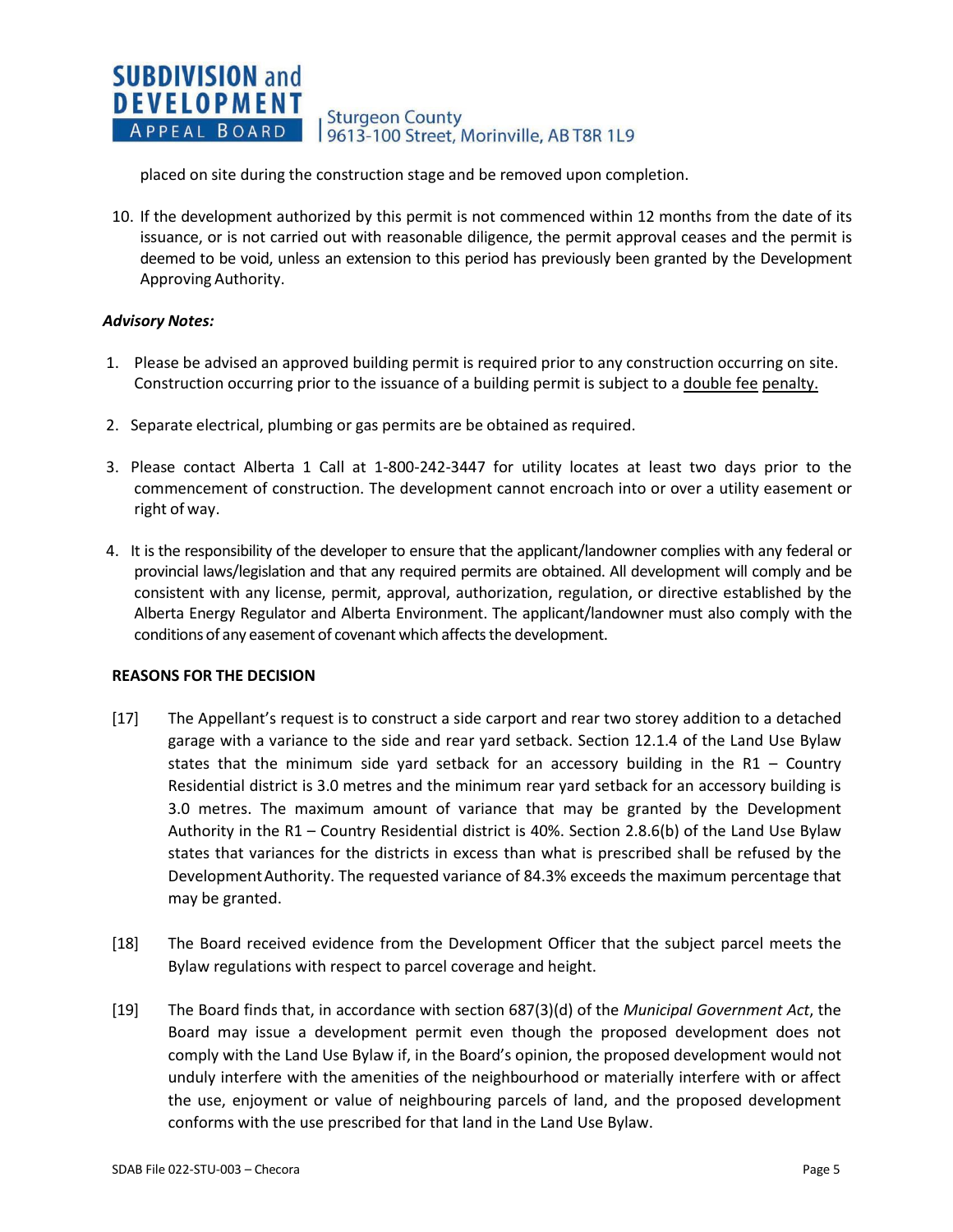- [20] The Board received letters of support from five neighbouring property owners and no submissions stating opposition to the proposed development. Therefore, the Board is satisfied that the proposed development would not unduly interfere with the amenities of the neighbourhood or materially interfere with or affect the use, enjoyment or value of neighbouring parcels of land.
- [21] The Board finds that the proposed development conforms with the uses prescribed in the Land Use Bylaw within the R1 – Country Residential District.
- [22] For all of these reasons, the Board has decided to grant the appeal with the conditions noted and revoke the decision of the Development Authority to refuse the development permit.

Dated at the Town of Morinville, in the Province of Alberta, this 5<sup>th</sup> day of April, 2022.

HBush

Julius Buski, Chair

*Subdivision and Development Appeal Board lies with the Alberta Court of Appeal on a matter of law or jurisdiction. In accordance with Section 688(2)(a), if a decision is being considered, an application for* permission to appeal must be filed and served within 30 days after the issuance of the decision and, notice of the *application for permission must be provided to the Subdivision and Development Appeal Board and in accordance with Section 688(2)(b), any other personsthat the judge directs.*